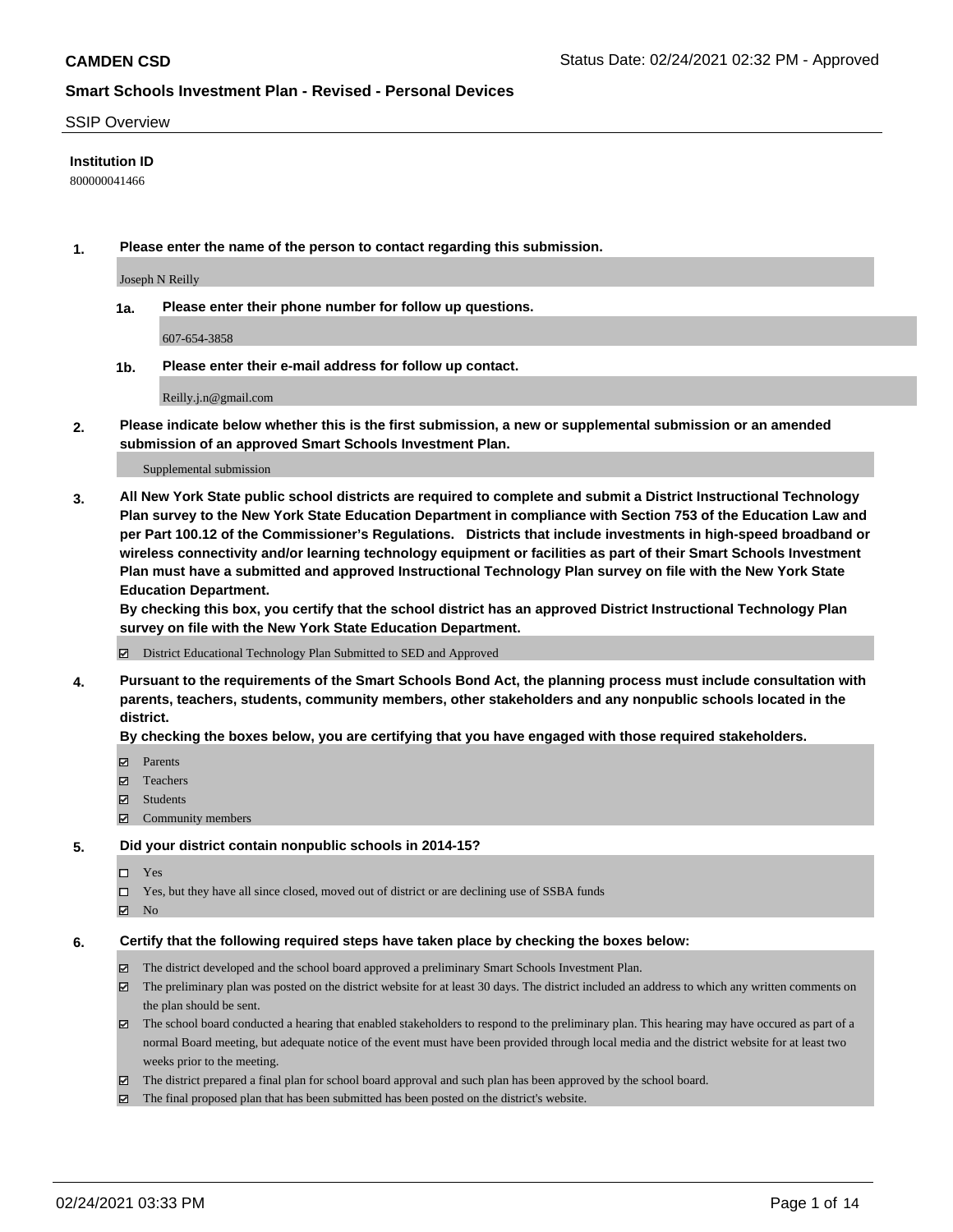SSIP Overview

**6a. Please upload the proposed Smart Schools Investment Plan (SSIP) that was posted on the district's website, along with any supporting materials. Note that this should be different than your recently submitted Educational Technology Survey. The Final SSIP, as approved by the School Board, should also be posted on the website and remain there during the course of the projects contained therein.**

Final\_Smart\_Schools\_Bond\_Investment\_Plans\_\_2016-2019.pdf

**6b. Enter the webpage address where the final Smart Schools Investment Plan is posted. The Plan should remain posted for the life of the included projects.**

www.camdenschools.org/districtpage.cfm?pageid=1365

**7. Please enter an estimate of the total number of students and staff that will benefit from this Smart Schools Investment Plan based on the cumulative projects submitted to date.**

2,500

**8. An LEA/School District may partner with one or more other LEA/School Districts to form a consortium to pool Smart Schools Bond Act funds for a project that meets all other Smart School Bond Act requirements. Each school district participating in the consortium will need to file an approved Smart Schools Investment Plan for the project and submit a signed Memorandum of Understanding that sets forth the details of the consortium including the roles of each respective district.**

 $\Box$  The district plans to participate in a consortium to partner with other school district(s) to implement a Smart Schools project.

### **9. Please enter the name and 6-digit SED Code for each LEA/School District participating in the Consortium.**

| Partner LEA/District | ISED BEDS Code |
|----------------------|----------------|
| (No Response)        | (No Response)  |

## **10. Please upload a signed Memorandum of Understanding with all of the participating Consortium partners.**

(No Response)

**11. Your district's Smart Schools Bond Act Allocation is:**

\$2,834,336

#### **12. Final 2014-15 BEDS Enrollment to calculate Nonpublic Sharing Requirement**

|            | Public Enrollment | Nonpublic Enrollment | Total Enrollment | l Nonpublic Percentage |
|------------|-------------------|----------------------|------------------|------------------------|
| Enrollment | 2.167             |                      | 2,167.00         | 0.00                   |

**13. This table compares each category budget total, as entered in that category's page, to the total expenditures listed in the category's expenditure table. Any discrepancies between the two must be resolved before submission.**

|                                          | Sub-Allocations | <b>Expenditure Totals</b> | Difference |
|------------------------------------------|-----------------|---------------------------|------------|
| <b>School Connectivity</b>               | 0.00            | 0.00                      | 0.00       |
| Connectivity Projects for<br>Communities | 0.00            | 0.00                      | 0.00       |
| Classroom Technology                     | 122,400.00      | 122,400.00                | 0.00       |
| Pre-Kindergarten Classrooms              | 0.00            | 0.00                      | 0.00       |
| Replace Transportable<br>Classrooms      | 0.00            | 0.00                      | 0.00       |
| <b>High-Tech Security Features</b>       | 0.00            | 0.00                      | 0.00       |
| Nonpublic Loan                           | 0.00            | 0.00                      | 0.00       |
| Totals:                                  |                 |                           |            |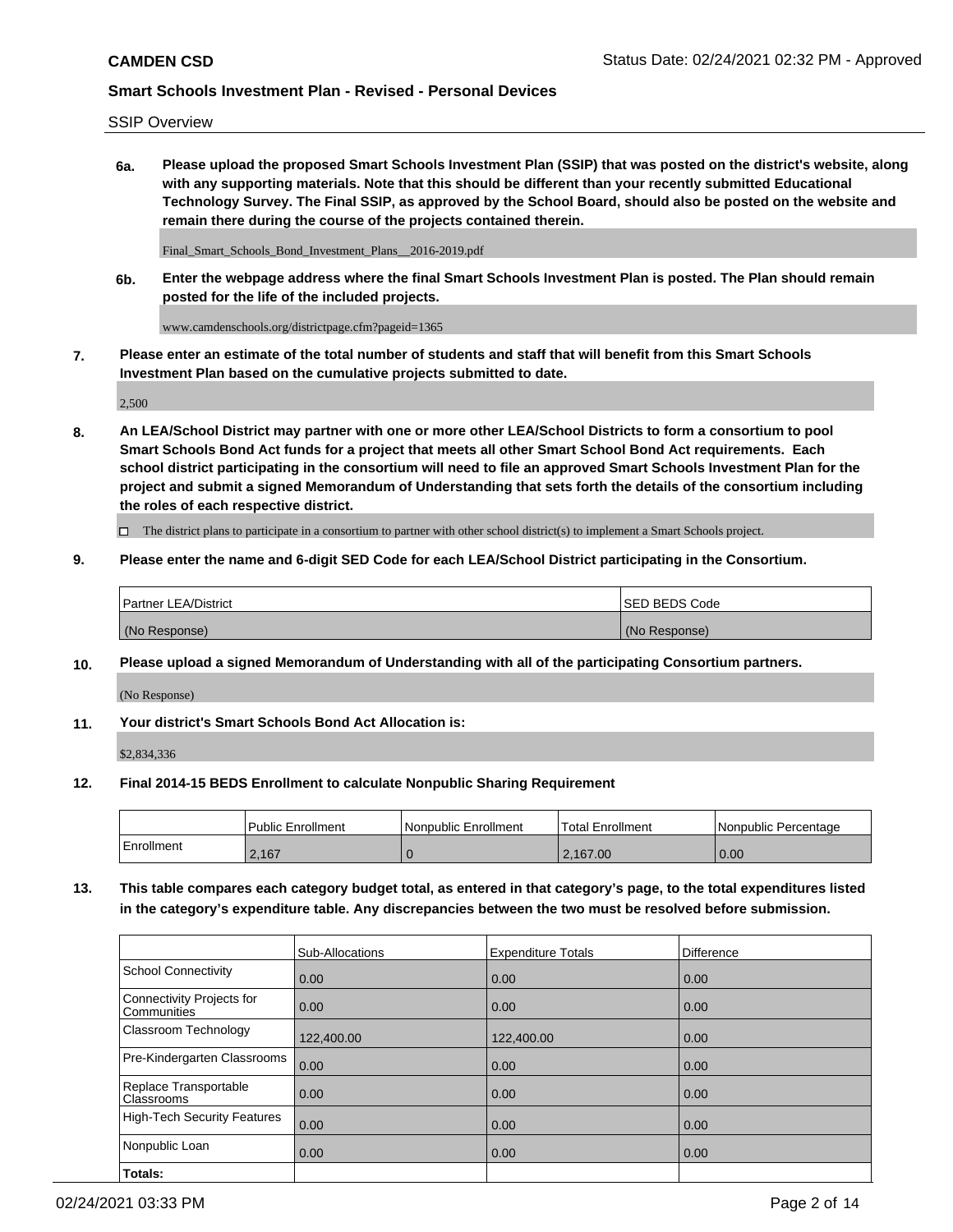SSIP Overview

| 122.400                | 122,400            | 0          |
|------------------------|--------------------|------------|
| <b>Sub-Allocations</b> | Expenditure Totals | Difference |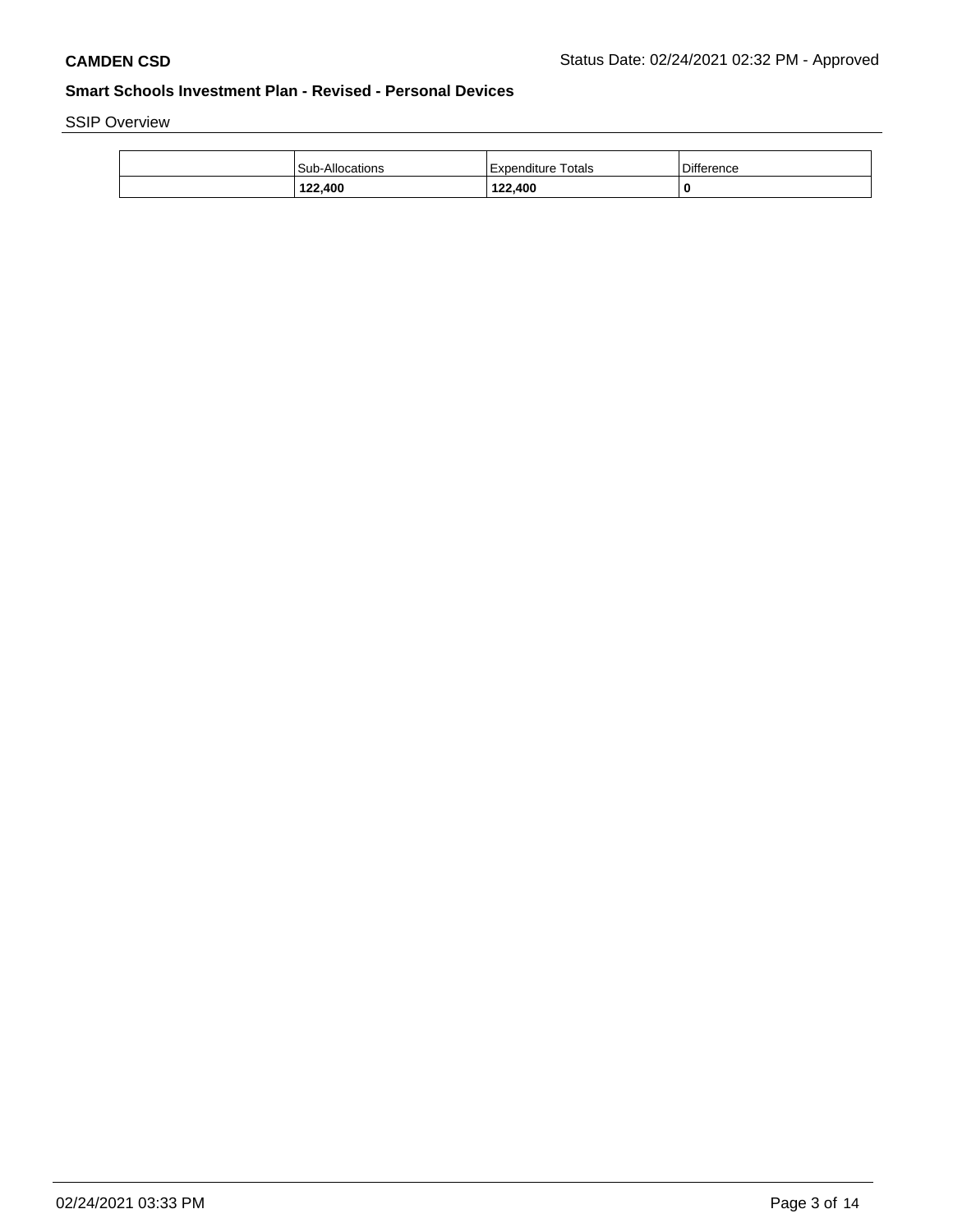School Connectivity

- **1. In order for students and faculty to receive the maximum benefit from the technology made available under the Smart Schools Bond Act, their school buildings must possess sufficient connectivity infrastructure to ensure that devices can be used during the school day. Smart Schools Investment Plans must demonstrate that:**
	- **• sufficient infrastructure that meets the Federal Communications Commission's 100 Mbps per 1,000 students standard currently exists in the buildings where new devices will be deployed, or**
	- **• is a planned use of a portion of Smart Schools Bond Act funds, or**
	- **• is under development through another funding source.**

**Smart Schools Bond Act funds used for technology infrastructure or classroom technology investments must increase the number of school buildings that meet or exceed the minimum speed standard of 100 Mbps per 1,000 students and staff within 12 months. This standard may be met on either a contracted 24/7 firm service or a "burstable" capability. If the standard is met under the burstable criteria, it must be:**

**1. Specifically codified in a service contract with a provider, and**

**2. Guaranteed to be available to all students and devices as needed, particularly during periods of high demand, such as computer-based testing (CBT) periods.**

**Please describe how your district already meets or is planning to meet this standard within 12 months of plan submission.**

(No Response)

**1a. If a district believes that it will be impossible to meet this standard within 12 months, it may apply for a waiver of this requirement, as described on the Smart Schools website. The waiver must be filed and approved by SED prior to submitting this survey.**

 $\Box$  By checking this box, you are certifying that the school district has an approved waiver of this requirement on file with the New York State Education Department.

**2. Connectivity Speed Calculator (Required). If the district currently meets the required speed, enter "Currently Met" in the last box: Expected Date When Required Speed Will be Met.**

|                  | l Number of     | Required Speed | Current Speed in | <b>Expected Speed</b> | <b>Expected Date</b>                |
|------------------|-----------------|----------------|------------------|-----------------------|-------------------------------------|
|                  | <b>Students</b> | l in Mbps      | <b>Mbps</b>      | to be Attained        | When Required                       |
|                  |                 |                |                  |                       | Within 12 Months ISpeed Will be Met |
| Calculated Speed | (No Response)   | 0.00           | (No Response)    | (No Response)         | (No Response)                       |

**3. Describe how you intend to use Smart Schools Bond Act funds for high-speed broadband and/or wireless connectivity projects in school buildings.**

(No Response)

**4. Describe the linkage between the district's District Instructional Technology Plan and how the proposed projects will improve teaching and learning. (There should be a link between your response to this question and your responses to Question 1 in Section IV - NYSED Initiatives Alignment: "Explain how the district use of instructional technology will serve as a part of a comprehensive and sustained effort to support rigorous academic standards attainment and performance improvement for students."** 

**Your answer should also align with your answers to the questions in Section II - Strategic Technology Planning and the associated Action Steps in Section III - Action Plan.)**

(No Response)

**5. If the district wishes to have students and staff access the Internet from wireless devices within the school building, or in close proximity to it, it must first ensure that it has a robust Wi-Fi network in place that has sufficient bandwidth to meet user demand.**

**Please describe how you have quantified this demand and how you plan to meet this demand.**

(No Response)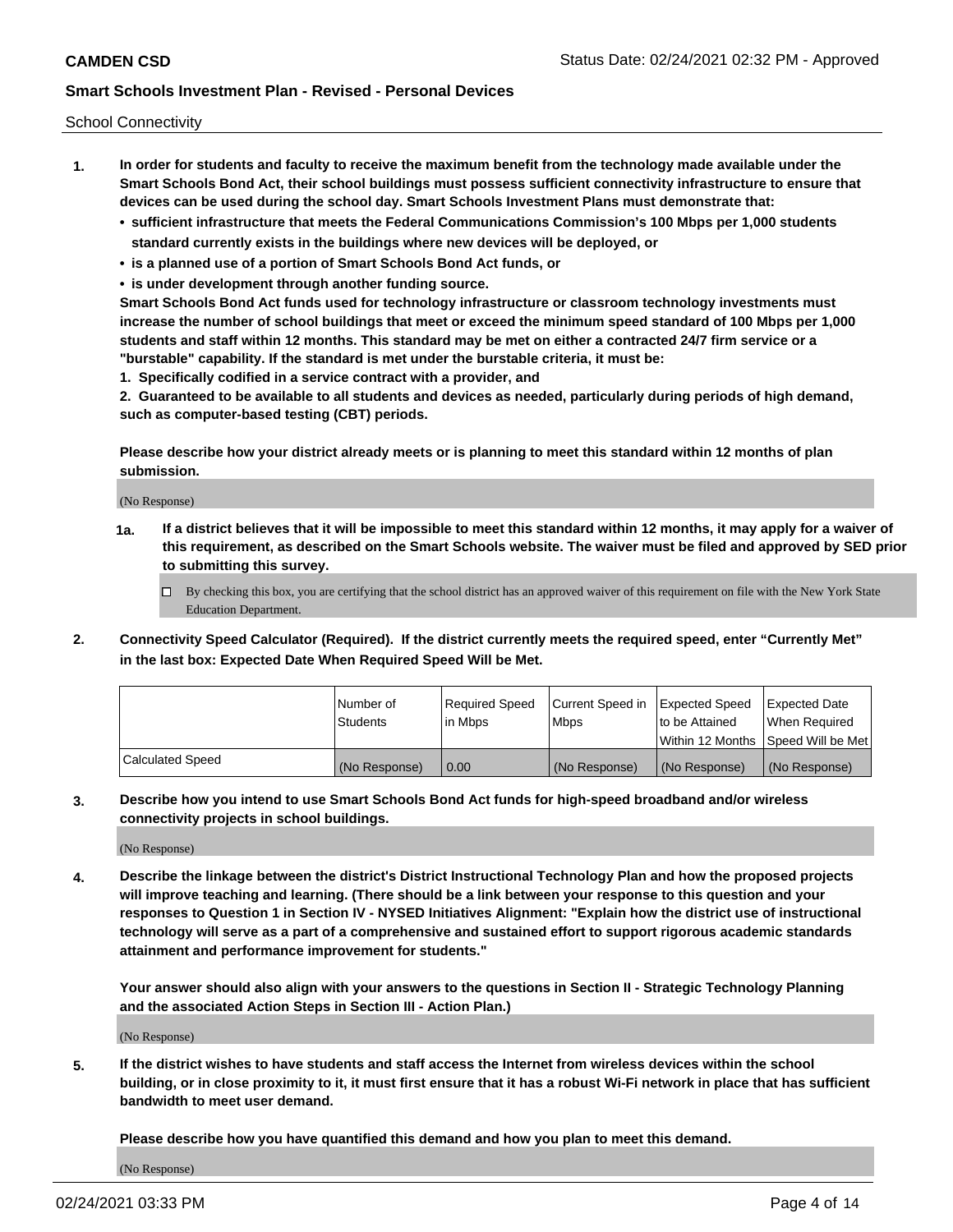School Connectivity

**6. Smart Schools plans with any expenditures in the School Connectivity category require a project number from the Office of Facilities Planning. Districts must submit an SSBA LOI and receive project numbers prior to submitting the SSIP. As indicated on the LOI, some projects may be eligible for a streamlined review and will not require a building permit.**

**Please indicate on a separate row each project number given to you by the Office of Facilities Planning.**

| Project Number |  |
|----------------|--|
| (No Response)  |  |

**7. Certain high-tech security and connectivity infrastructure projects may be eligible for an expedited review process as determined by the Office of Facilities Planning.**

## **Was your project deemed eligible for streamlined review?**

(No Response)

## **8. Include the name and license number of the architect or engineer of record.**

| Name          | License Number |
|---------------|----------------|
| (No Response) | (No Response)  |

## **9. Public Expenditures – Loanable (Counts toward the nonpublic loan calculation)**

| Select the allowable expenditure type.<br>Repeat to add another item under each type. | <b>PUBLIC</b> Items to be<br>l Purchased | Quantity         | l Cost Per Item  | <b>Total Cost</b> |
|---------------------------------------------------------------------------------------|------------------------------------------|------------------|------------------|-------------------|
| (No Response)                                                                         | (No Response)                            | (No<br>Response) | (No<br>Response) | 0.00              |
|                                                                                       |                                          | 0                | 0.00             |                   |

## **10. Public Expenditures – Non-Loanable (Does not count toward nonpublic loan calculation)**

| Select the allowable expenditure<br>type.<br>Repeat to add another item under<br>each type. | <b>PUBLIC</b> Items to be purchased | Quantity      | Cost per Item | <b>Total Cost</b> |
|---------------------------------------------------------------------------------------------|-------------------------------------|---------------|---------------|-------------------|
| (No Response)                                                                               | (No Response)                       | (No Response) | (No Response) | 0.00              |
|                                                                                             |                                     |               | 0.00          |                   |

#### **11. Final 2014-15 BEDS Enrollment to calculate Nonpublic Sharing Requirement (no changes allowed.)**

|            | Public Enrollment | Nonpublic Enrollment | <b>Total Enrollment</b> | l Nonpublic Percentage |
|------------|-------------------|----------------------|-------------------------|------------------------|
| Enrollment | 2.167             |                      | 2.167.00                | 0.00                   |

## **12. Total Public Budget - Loanable (Counts toward the nonpublic loan calculation)**

|                                               | Public Allocations | <b>Estimated Nonpublic Loan</b><br>Amount | Estimated Total Sub-Allocations |
|-----------------------------------------------|--------------------|-------------------------------------------|---------------------------------|
| Network/Access Costs                          | (No Response)      | 0.00                                      | 0.00                            |
| School Internal Connections and<br>Components | (No Response)      | 0.00                                      | 0.00                            |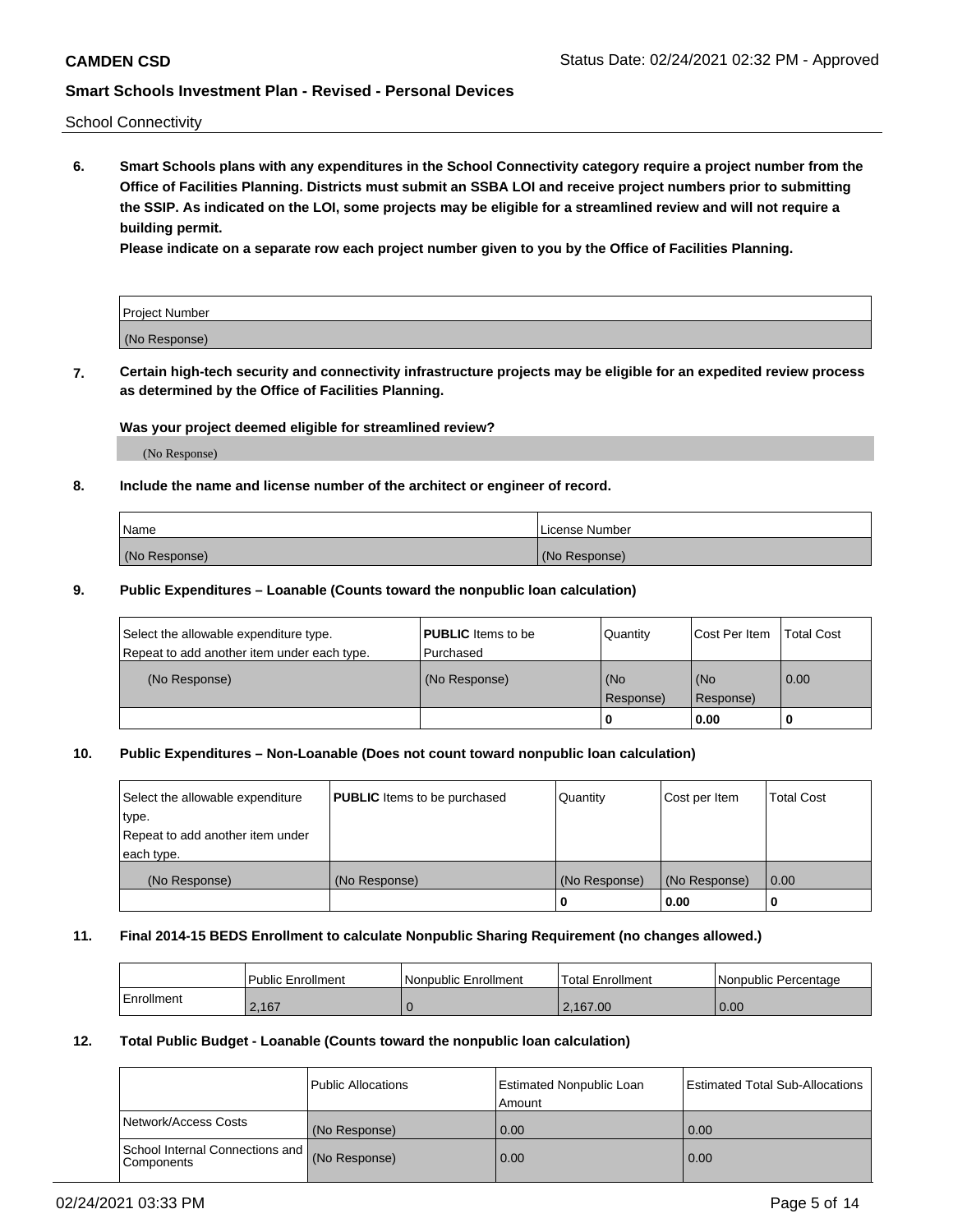School Connectivity

|         | Public Allocations | <b>Estimated Nonpublic Loan</b><br>Amount | <b>Estimated Total Sub-Allocations</b> |
|---------|--------------------|-------------------------------------------|----------------------------------------|
| l Other | (No Response)      | 0.00                                      | 0.00                                   |
| Totals: | 0.00               | 0                                         |                                        |

# **13. Total Public Budget – Non-Loanable (Does not count toward the nonpublic loan calculation)**

|                                                   | Sub-<br>Allocation |
|---------------------------------------------------|--------------------|
| Network/Access Costs                              | (No Response)      |
| Outside Plant Costs                               | (No Response)      |
| <b>School Internal Connections and Components</b> | (No Response)      |
| Professional Services                             | (No Response)      |
| Testing                                           | (No Response)      |
| <b>Other Upfront Costs</b>                        | (No Response)      |
| <b>Other Costs</b>                                | (No Response)      |
| Totals:                                           | 0.00               |

# **14. School Connectivity Totals**

|                          | Total Sub-Allocations |
|--------------------------|-----------------------|
| Total Loanable Items     | 0.00                  |
| Total Non-Ioanable Items | 0.00                  |
| Totals:                  | 0                     |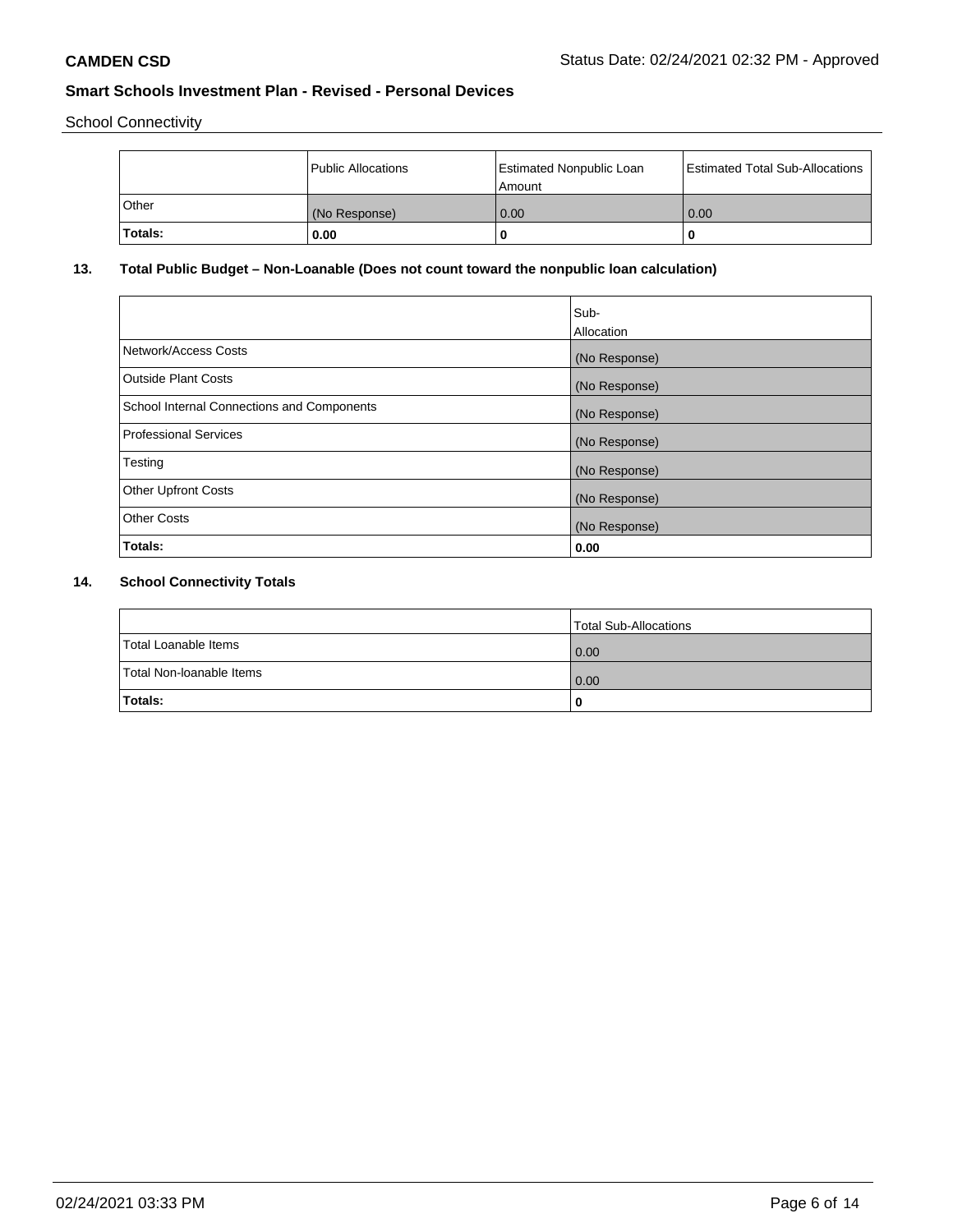Community Connectivity (Broadband and Wireless)

**1. Describe how you intend to use Smart Schools Bond Act funds for high-speed broadband and/or wireless connectivity projects in the community.**

(No Response)

**2. Please describe how the proposed project(s) will promote student achievement and increase student and/or staff access to the Internet in a manner that enhances student learning and/or instruction outside of the school day and/or school building.**

(No Response)

**3. Community connectivity projects must comply with all the necessary local building codes and regulations (building and related permits are not required prior to plan submission).**

 $\Box$  I certify that we will comply with all the necessary local building codes and regulations.

**4. Please describe the physical location of the proposed investment.**

(No Response)

**5. Please provide the initial list of partners participating in the Community Connectivity Broadband Project, along with their Federal Tax Identification (Employer Identification) number.**

| <b>Project Partners</b> | l Federal ID # |
|-------------------------|----------------|
| (No Response)           | (No Response)  |

**6. Please detail the type, quantity, per unit cost and total cost of the eligible items under each sub-category.**

| Select the allowable expenditure | Item to be purchased | Quantity      | Cost per Item | <b>Total Cost</b> |
|----------------------------------|----------------------|---------------|---------------|-------------------|
| type.                            |                      |               |               |                   |
| Repeat to add another item under |                      |               |               |                   |
| each type.                       |                      |               |               |                   |
| (No Response)                    | (No Response)        | (No Response) | (No Response) | 0.00              |
|                                  |                      | U             | 0.00          |                   |

**7. If you are submitting an allocation for Community Connectivity, complete this table.**

**Note that the calculated Total at the bottom of the table must equal the Total allocation for this category that you entered in the SSIP Overview overall budget.**

|                                    | Sub-Allocation |
|------------------------------------|----------------|
| Network/Access Costs               | (No Response)  |
| Outside Plant Costs                | (No Response)  |
| <b>Tower Costs</b>                 | (No Response)  |
| <b>Customer Premises Equipment</b> | (No Response)  |
| <b>Professional Services</b>       | (No Response)  |
| Testing                            | (No Response)  |
| <b>Other Upfront Costs</b>         | (No Response)  |
| <b>Other Costs</b>                 | (No Response)  |
| Totals:                            | 0.00           |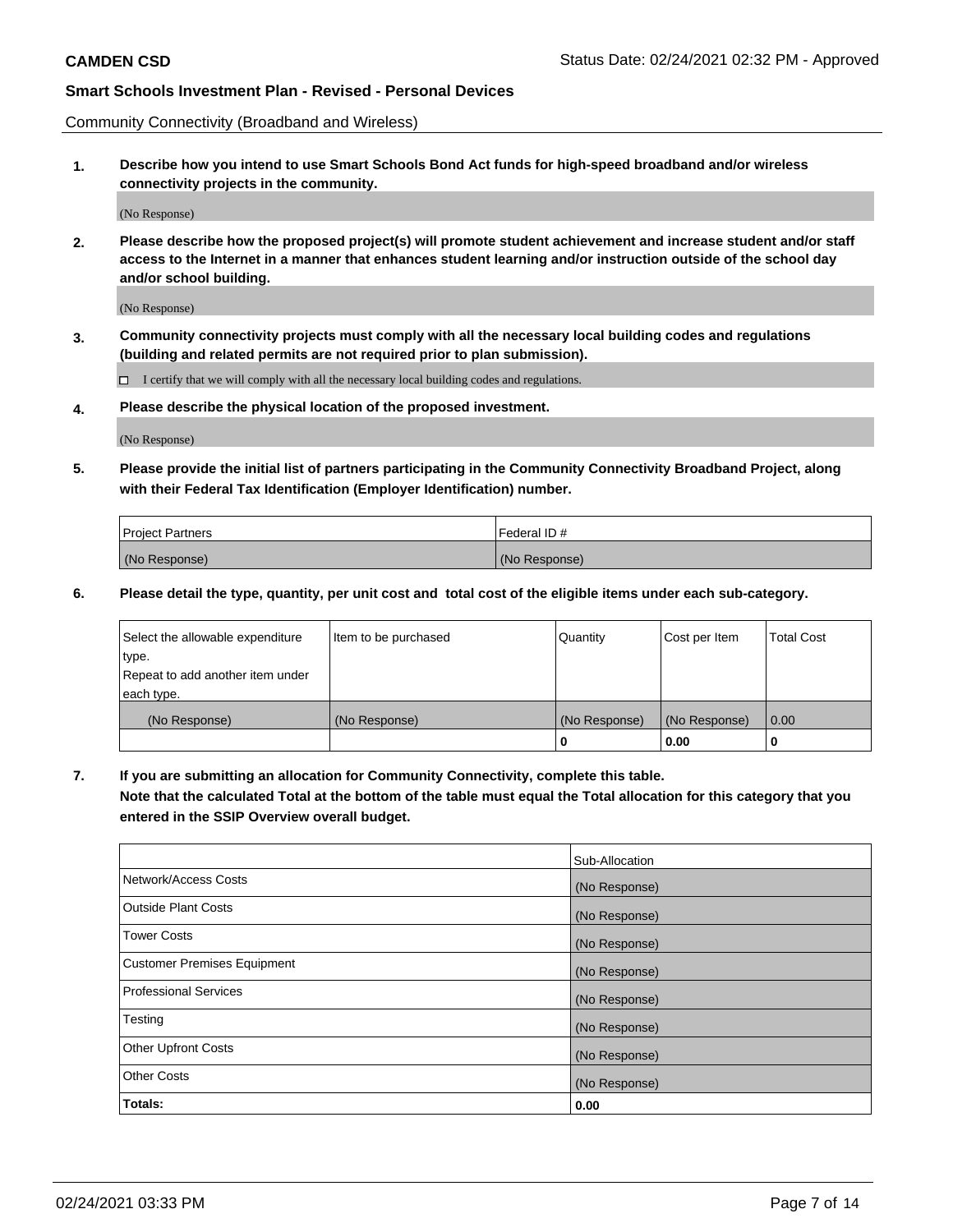## Classroom Learning Technology

**1. In order for students and faculty to receive the maximum benefit from the technology made available under the Smart Schools Bond Act, their school buildings must possess sufficient connectivity infrastructure to ensure that devices can be used during the school day. Smart Schools Investment Plans must demonstrate that sufficient infrastructure that meets the Federal Communications Commission's 100 Mbps per 1,000 students standard currently exists in the buildings where new devices will be deployed, or is a planned use of a portion of Smart Schools Bond Act funds, or is under development through another funding source. Smart Schools Bond Act funds used for technology infrastructure or classroom technology investments must increase the number of school buildings that meet or exceed the minimum speed standard of 100 Mbps per 1,000 students and staff within 12 months. This standard may be met on either a contracted 24/7 firm service or a "burstable" capability. If the standard is met under the burstable criteria, it must be:**

**1. Specifically codified in a service contract with a provider, and**

**2. Guaranteed to be available to all students and devices as needed, particularly during periods of high demand, such as computer-based testing (CBT) periods.**

**Please describe how your district already meets or is planning to meet this standard within 12 months of plan submission.**

Camden Central Schools have made a strong priority of upgrading their network to support a one-to-one. Camden subscribes to broadband services through the Madison Oneida Regional Information Center and currently exceeds this standard.

- **1a. If a district believes that it will be impossible to meet this standard within 12 months, it may apply for a waiver of this requirement, as described on the Smart Schools website. The waiver must be filed and approved by SED prior to submitting this survey.**
	- By checking this box, you are certifying that the school district has an approved waiver of this requirement on file with the New York State Education Department.
- **2. Connectivity Speed Calculator (Required). If the district currently meets the required speed, enter "Currently Met" in the last box: Expected Date When Required Speed Will be Met.**

|                  | Number of<br><b>Students</b> | Required Speed<br>l in Mbps | Current Speed in<br>Mbps | <b>Expected Speed</b><br>to be Attained<br>l Within 12 Months | Expected Date<br>When Required<br>Speed Will be Met |
|------------------|------------------------------|-----------------------------|--------------------------|---------------------------------------------------------------|-----------------------------------------------------|
| Calculated Speed | 2.250                        | 225.00<br>225.00            | 1000                     | 1000                                                          | <b>Currently Met</b>                                |

**3. If the district wishes to have students and staff access the Internet from wireless devices within the school building, or in close proximity to it, it must first ensure that it has a robust Wi-Fi network in place that has sufficient bandwidth to meet user demand.**

**Please describe how you have quantified this demand and how you plan to meet this demand.**

On a regular basis, Camden Central reviews the instruction requirements with the district architects, the instructional team, and the planning specialists from the Regional Information Center. In 2019, an additional member Archi-technologies, a technology design specialist also reviewed the planning. Using funds from earlier Smart School applications and from Federal E-rate applications, Camden has a strong, saturation coverage in all instructional and public spaces in the district.

Camden is a very rural district with limited broadband services for a significant percentage of their population. During the Covid-19 shutdown the district installed wifi access points in all of the parking lots of their 4 buildings. This allowed student without internet access at their homes to drive to the schools and work safely in their family vehicles to complete learning experiences.

**4. All New York State public school districts are required to complete and submit an Instructional Technology Plan survey to the New York State Education Department in compliance with Section 753 of the Education Law and per Part 100.12 of the Commissioner's Regulations.**

**Districts that include educational technology purchases as part of their Smart Schools Investment Plan must have a submitted and approved Instructional Technology Plan survey on file with the New York State Education Department.**

By checking this box, you are certifying that the school district has an approved Instructional Technology Plan survey on file with the New York State Education Department.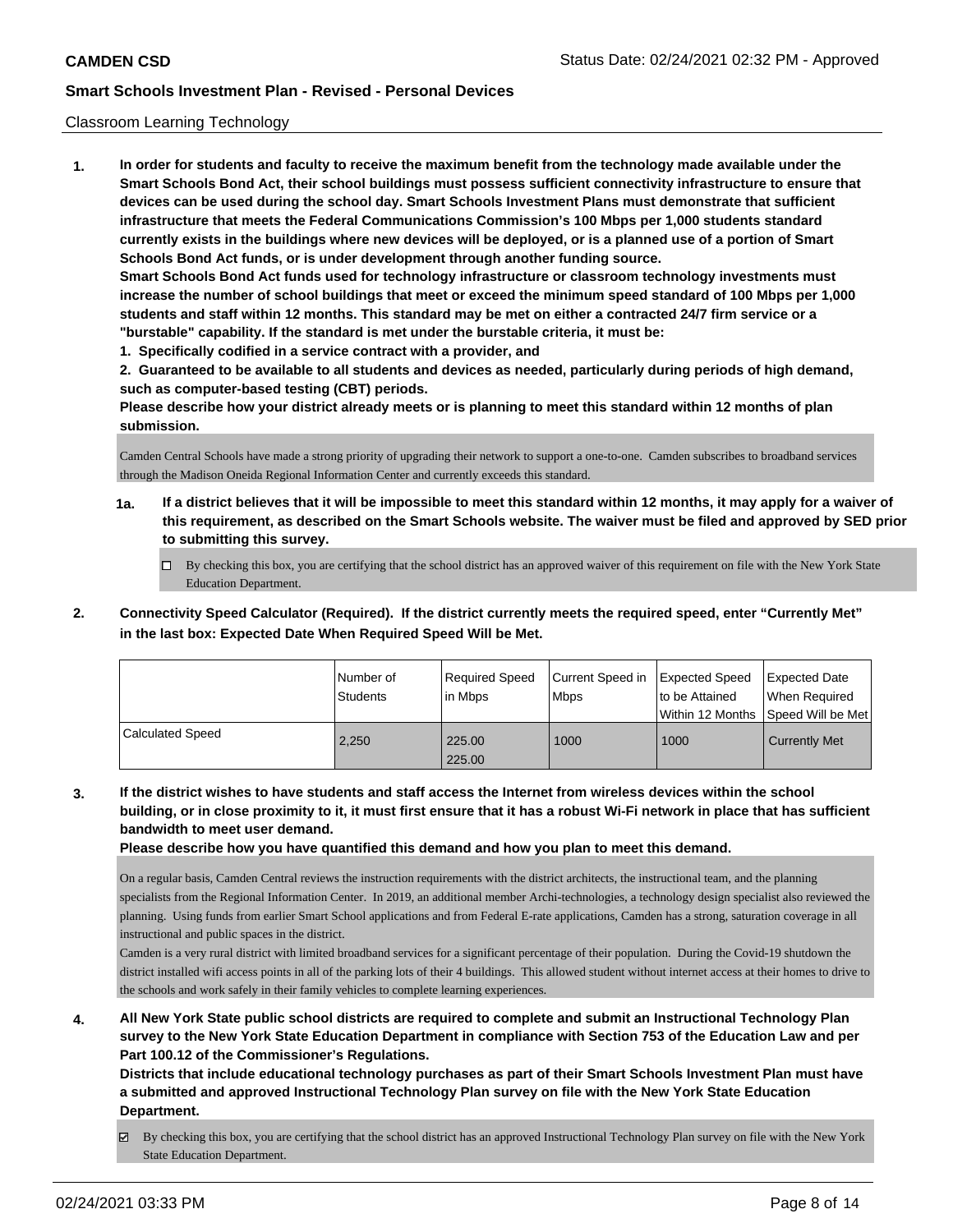## Classroom Learning Technology

**5. Describe the devices you intend to purchase and their compatibility with existing or planned platforms or systems. Specifically address the adequacy of each facility's electrical, HVAC and other infrastructure necessary to install and support the operation of the planned technology.**

The district will be providing Chromebooks for students to continue to support and enhance the infusion of technology into all classrooms and for remote learning as required. With the use of Google Apps for Education in our district, adding Chromebooks will continue to support this initiative. Also, the district is continuing its use of the 1:1 digital learning program. Chromebooks purchases will assist this initiative to increase our 1:1 learning device ratio. Finally, the Chromebooks will infuse application driven curriculum that enhances reading, writing and math skills and strategies. As the district already has purchased Chromebooks and charging carts, we know that we have adequate electrical supply.

### **6. Describe how the proposed technology purchases will:**

- **> enhance differentiated instruction;**
- **> expand student learning inside and outside the classroom;**
- **> benefit students with disabilities and English language learners; and**
- **> contribute to the reduction of other learning gaps that have been identified within the district.**

**The expectation is that districts will place a priority on addressing the needs of students who struggle to succeed in a rigorous curriculum. Responses in this section should specifically address this concern and align with the district's Instructional Technology Plan (in particular Question 2 of E. Curriculum and Instruction: "Does the district's instructional technology plan address the needs of students with disabilities to ensure equitable access to instruction, materials and assessments?" and Question 3 of the same section: "Does the district's instructional technology plan address the provision of assistive technology specifically for students with disabilities to ensure access to and participation in the general curriculum?")**

**In addition, describe how the district ensures equitable access to instruction, materials and assessments and participation in the general curriculum for both SWD and English Language Learners/Multilingual Learners (ELL/MLL) students.**

The district uses a universal design approach to differentiating instruction and supporting all students with disabilities and English Language Learners by using technology in the classroom. Technology is a powerful tool for actively engaging all students in learning, and essential for students who struggle to succeed in a rigorous curriculum. Learning, through the use of technology, can extend beyond the classroom walls in a flipped classroom model and can also be personalized through Google Apps for Education. Some commonly used programs by our students that are imbedded in GAFE are Google Docs, Slides, Numbers and also Google Classroom. These applications afford students opportunities to collaborate with peers and their classroom teacher on various projects. Technology also promotes authentic learning experiences and connects students to resources enriching and broadening their learning. These resources can include assessment tools, rich content and a pathway to connect to teachers and students. Access to these resources benefits all students, but especially students with disabilities and ELL students. The District's Special Education Department works directly with the District Technology Director to ensure that assistive technologies are available for all students where technology requirements are listed in a student's IEP. Constant communication and on-going research is essential to make sure that our students' IEP goals are met and that the appropriate assistive technology is available. Additional devices will also expand student learning inside and outside the classroom as it will provide more students opportunities to access tools via the internet directly in the classroom and at home. Furthermore, with the purchase of more devices, due to our district's high rate of poverty this will help close learning gaps for students who may not be able to afford a device.

**7. Where appropriate, describe how the proposed technology purchases will enhance ongoing communication with parents and other stakeholders and help the district facilitate technology-based regional partnerships, including distance learning and other efforts.**

The proposed technology purchases will enhance ongoing communication with parents and other stakeholders as these will be a vehicle to collaborate with other professionals through distance learning opportunities and PLC's. Furthermore, additional devices will allow continued sharing of lesson plans/projects, classroom videos etc. to students, between students, to other professional colleagues in and out of district, and to parents.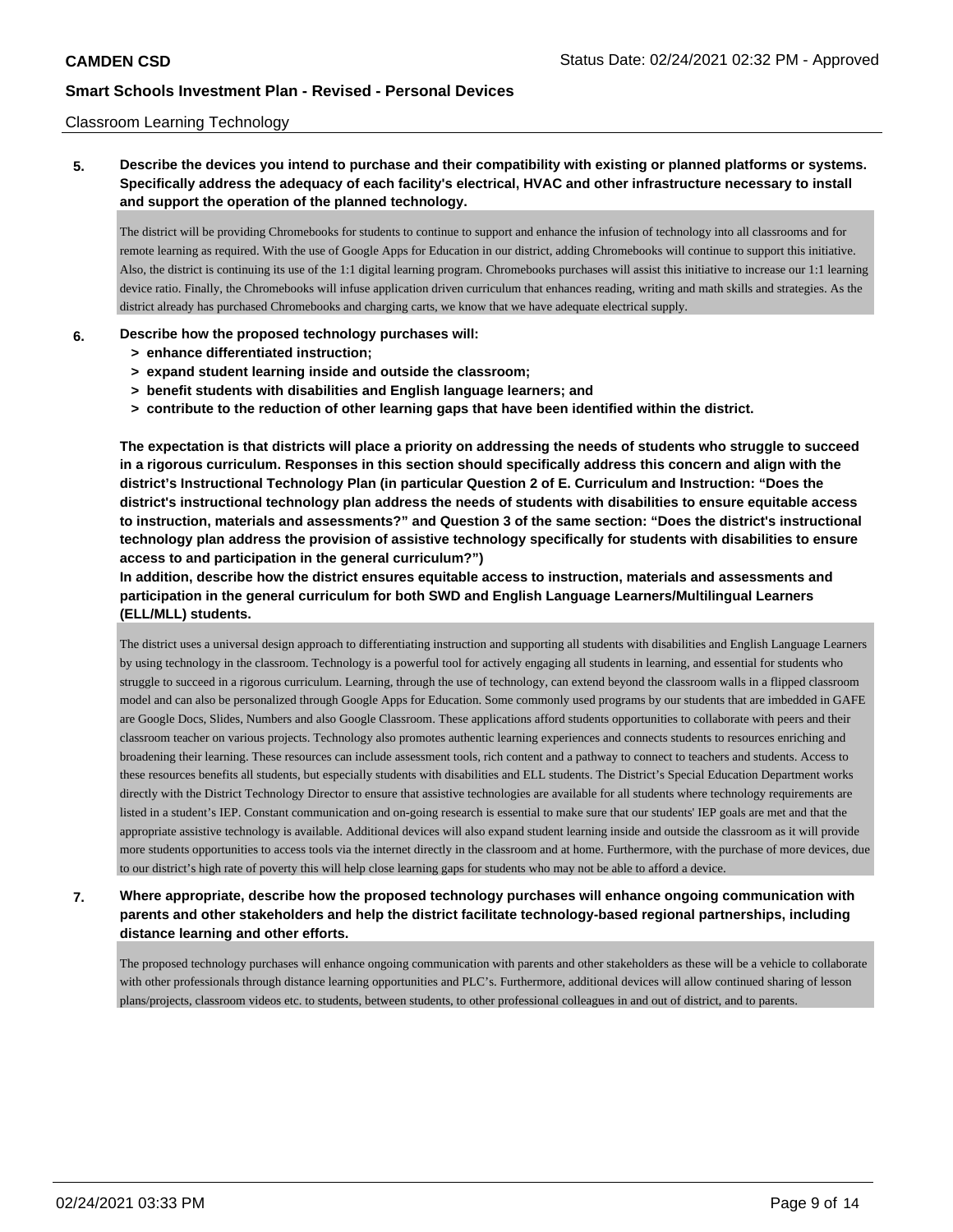### Classroom Learning Technology

**8. Describe the district's plan to provide professional development to ensure that administrators, teachers and staff can employ the technology purchased to enhance instruction successfully.**

**Note: This response should be aligned and expanded upon in accordance with your district's response to Question 1 of F. Professional Development of your Instructional Technology Plan: "Please provide a summary of professional development offered to teachers and staff, for the time period covered by this plan, to support technology to enhance teaching and learning. Please include topics, audience and method of delivery within your summary."**

With the use of technology, professional development can happen in various forms. The cornerstone of the professional development will be integration of technology to increase students' reading and writing levels using informational texts, data reporting and analysis, and its infusion into the Common Core Modules. The district supports PLC's, Model Schools and Turn-Key Training to support teachers and administrators in their professional learning. The District offered Google I for beginners last year in a classroom format with teachers working collaboratively with each other and the instructor. And to continue with its implementation process the district is offering Google I and II in the same format. These trainings teach teachers how to effectively manage Google Classroom and the apps that are supported by Google to promote technology, specifically Chromebooks, in our learning environments.

- **9. Districts must contact one of the SUNY/CUNY teacher preparation programs listed on the document on the left side of the page that supplies the largest number of the district's new teachers to request advice on innovative uses and best practices at the intersection of pedagogy and educational technology.**
	- By checking this box, you certify that you have contacted the SUNY/CUNY teacher preparation program that supplies the largest number of your new teachers to request advice on these issues.

### **9a. Please enter the name of the SUNY or CUNY Institution that you contacted.**

SUNY Cortland

**9b. Enter the primary Institution phone number.**

#### 607-753-5528

**9c. Enter the name of the contact person with whom you consulted and/or will be collaborating with on innovative uses of technology and best practices.**

Dr. Andrea Lachance

**10. To ensure the sustainability of technology purchases made with Smart Schools funds, districts must demonstrate a long-term plan to maintain and replace technology purchases supported by Smart Schools Bond Act funds. This sustainability plan shall demonstrate a district's capacity to support recurring costs of use that are ineligible for Smart Schools Bond Act funding such as device maintenance, technical support, Internet and wireless fees, maintenance of hotspots, staff professional development, building maintenance and the replacement of incidental items. Further, such a sustainability plan shall include a long-term plan for the replacement of purchased devices and equipment at the end of their useful life with other funding sources.**

By checking this box, you certify that the district has a sustainability plan as described above.

**11. Districts must ensure that devices purchased with Smart Schools Bond funds will be distributed, prepared for use, maintained and supported appropriately. Districts must maintain detailed device inventories in accordance with generally accepted accounting principles.**

By checking this box, you certify that the district has a distribution and inventory management plan and system in place.

**12. Please detail the type, quantity, per unit cost and total cost of the eligible items under each sub-category.**

| Select the allowable expenditure | I Item to be Purchased | Quantity | Cost per Item | <b>Total Cost</b> |
|----------------------------------|------------------------|----------|---------------|-------------------|
| type.                            |                        |          |               |                   |
| Repeat to add another item under |                        |          |               |                   |
| each type.                       |                        |          |               |                   |
| <b>Laptop Computers</b>          | Dell Chromebook 3100   | 400      | 280.00        | 112,000.00        |
|                                  |                        |          |               | 112,000.00        |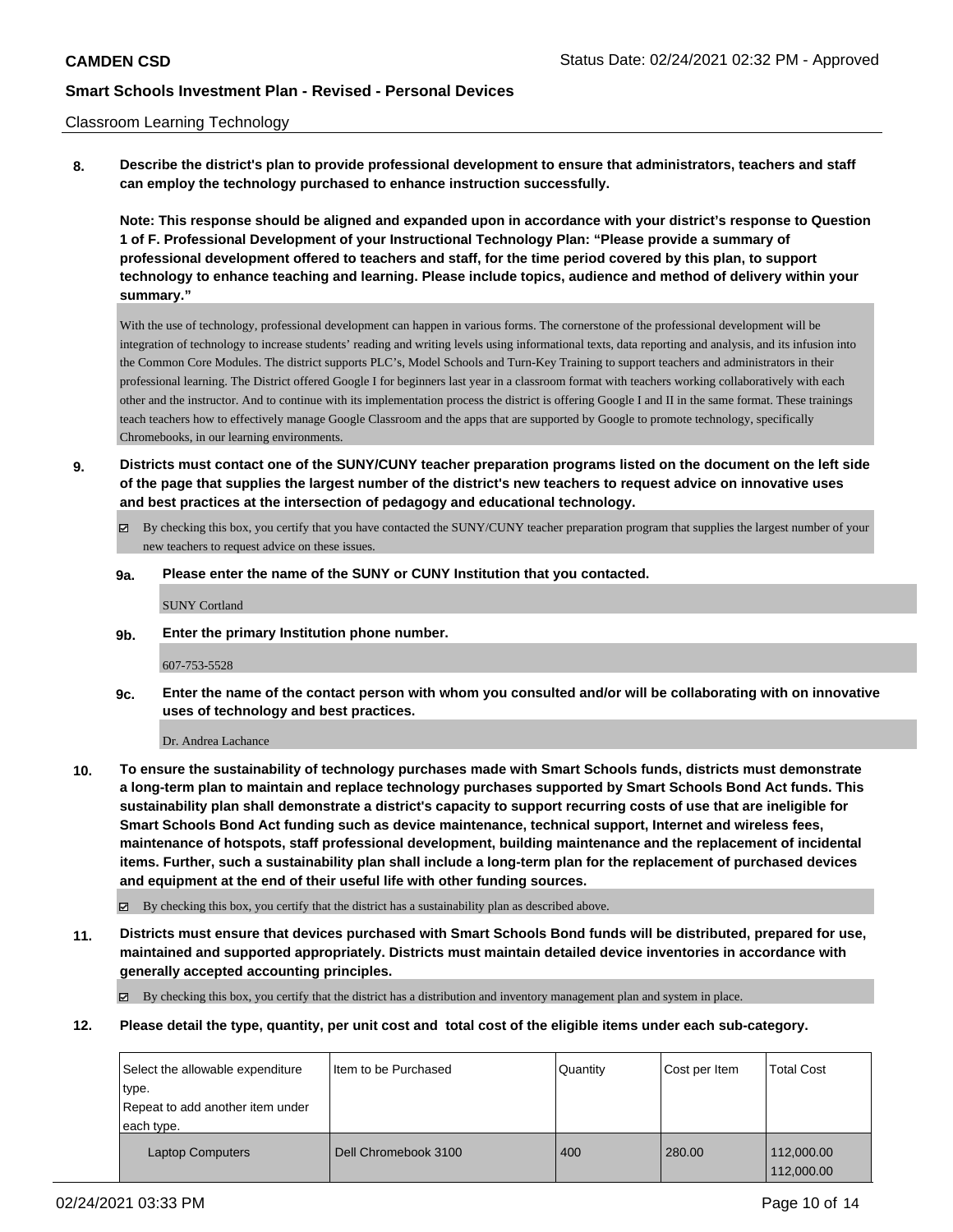# Classroom Learning Technology

| Select the allowable expenditure<br>type.<br>Repeat to add another item under | I Item to be Purchased     | Quantity | Cost per Item | <b>Total Cost</b>      |
|-------------------------------------------------------------------------------|----------------------------|----------|---------------|------------------------|
| each type.                                                                    |                            |          |               |                        |
| <b>Other Costs</b>                                                            | Google Chrome Mgmt License | 400      | 26.00         | 10,400.00<br>10,400.00 |
|                                                                               |                            | 800      | 306.00        | 122,400                |

## **13. Final 2014-15 BEDS Enrollment to calculate Nonpublic Sharing Requirement (no changes allowed.)**

|            | Public Enrollment | Nonpublic Enrollment | <b>Total Enrollment</b> | Nonpublic<br>Percentage   |
|------------|-------------------|----------------------|-------------------------|---------------------------|
| Enrollment | 2,167             |                      | 2,167.00 <br>2,167.00   | 0.00<br>$\overline{0.00}$ |

## **14. If you are submitting an allocation for Classroom Learning Technology complete this table.**

|                          | Public School Sub-Allocation | <b>Estimated Nonpublic Loan</b><br>Amount<br>(Based on Percentage Above) | <b>Estimated Total Public and</b><br>Nonpublic Sub-Allocation |
|--------------------------|------------------------------|--------------------------------------------------------------------------|---------------------------------------------------------------|
| Interactive Whiteboards  | 0.00                         | 0.00<br>0.00                                                             | 0.00<br>0.00                                                  |
| <b>Computer Servers</b>  | 0.00                         | 0.00<br>0.00                                                             | 0.00<br>0.00                                                  |
| <b>Desktop Computers</b> | 0.00                         | 0.00<br>0.00                                                             | 0.00<br>0.00                                                  |
| <b>Laptop Computers</b>  | 112,000.00                   | 0.00<br>0.00                                                             | 112,000.00<br>112,000.00                                      |
| <b>Tablet Computers</b>  | 0.00                         | 0.00<br>0.00                                                             | 0.00<br>0.00                                                  |
| <b>Other Costs</b>       | 10,400.00                    | 0.00<br>0.00                                                             | 10,400.00<br>10,400.00                                        |
| Totals:                  | 122,400.00                   | 0                                                                        | 122,400                                                       |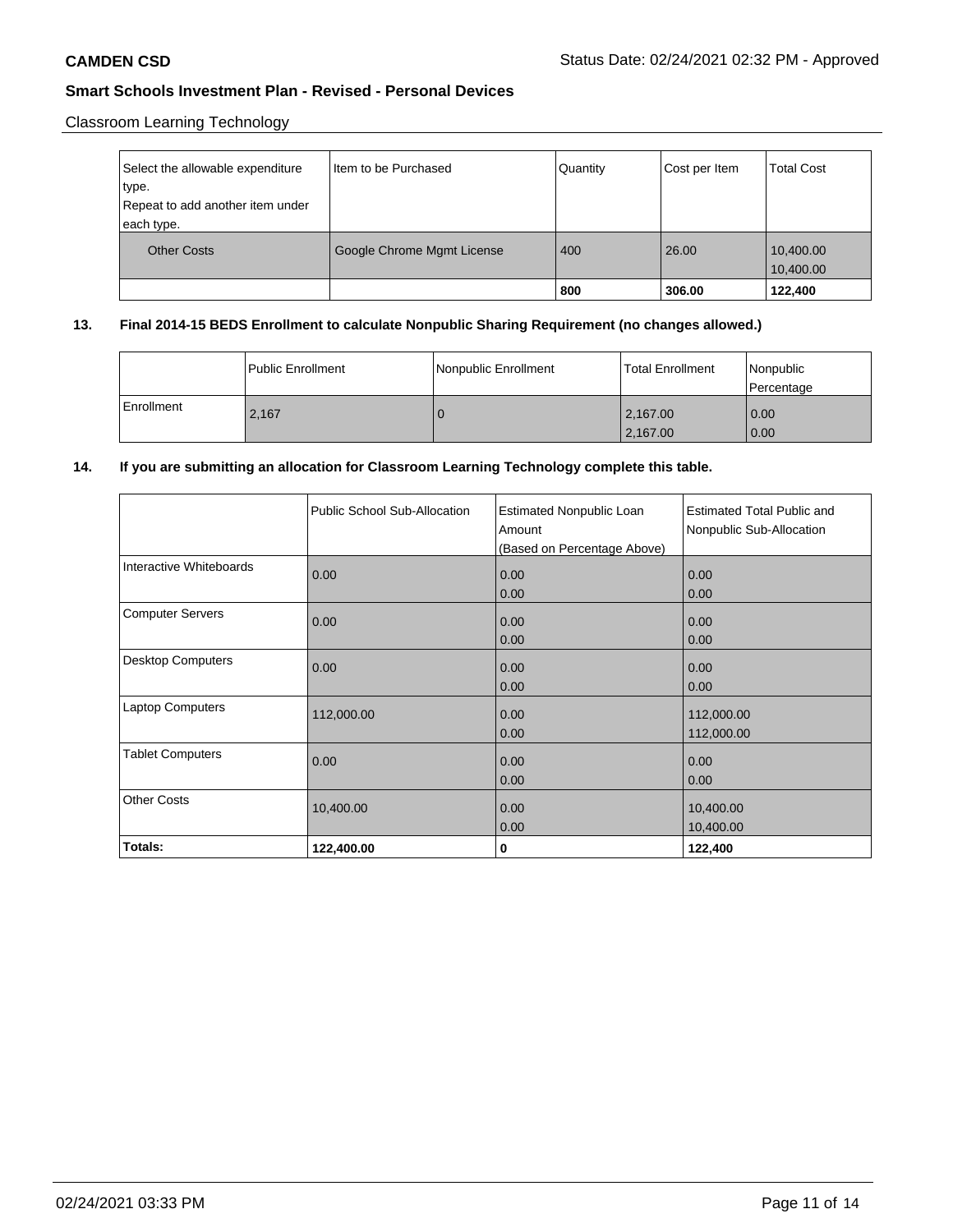### Pre-Kindergarten Classrooms

**1. Provide information regarding how and where the district is currently serving pre-kindergarten students and justify the need for additional space with enrollment projections over 3 years.**

(No Response)

- **2. Describe the district's plan to construct, enhance or modernize education facilities to accommodate prekindergarten programs. Such plans must include:**
	- **Specific descriptions of what the district intends to do to each space;**
	- **An affirmation that new pre-kindergarten classrooms will contain a minimum of 900 square feet per classroom;**
	- **The number of classrooms involved;**
	- **The approximate construction costs per classroom; and**
	- **Confirmation that the space is district-owned or has a long-term lease that exceeds the probable useful life of the improvements.**

(No Response)

**3. Smart Schools Bond Act funds may only be used for capital construction costs. Describe the type and amount of additional funds that will be required to support ineligible ongoing costs (e.g. instruction, supplies) associated with any additional pre-kindergarten classrooms that the district plans to add.**

(No Response)

**4. All plans and specifications for the erection, repair, enlargement or remodeling of school buildings in any public school district in the State must be reviewed and approved by the Commissioner. Districts that plan capital projects using their Smart Schools Bond Act funds will undergo a Preliminary Review Process by the Office of Facilities Planning.**

**Please indicate on a separate row each project number given to you by the Office of Facilities Planning.**

| Project Number |  |
|----------------|--|
| (No Response)  |  |
|                |  |

**5. Please detail the type, quantity, per unit cost and total cost of the eligible items under each sub-category.**

| Select the allowable expenditure | Item to be purchased | Quantity      | Cost per Item | <b>Total Cost</b> |
|----------------------------------|----------------------|---------------|---------------|-------------------|
| type.                            |                      |               |               |                   |
| Repeat to add another item under |                      |               |               |                   |
| each type.                       |                      |               |               |                   |
| (No Response)                    | (No Response)        | (No Response) | (No Response) | 0.00              |
|                                  |                      | U             | 0.00          |                   |

**6. If you have made an allocation for Pre-Kindergarten Classrooms, complete this table. Note that the calculated Total at the bottom of the table must equal the Total allocation for this category that you entered in the SSIP Overview overall budget.**

|                                          | Sub-Allocation |
|------------------------------------------|----------------|
| Construct Pre-K Classrooms               | (No Response)  |
| Enhance/Modernize Educational Facilities | (No Response)  |
| <b>Other Costs</b>                       | (No Response)  |
| Totals:                                  | 0.00           |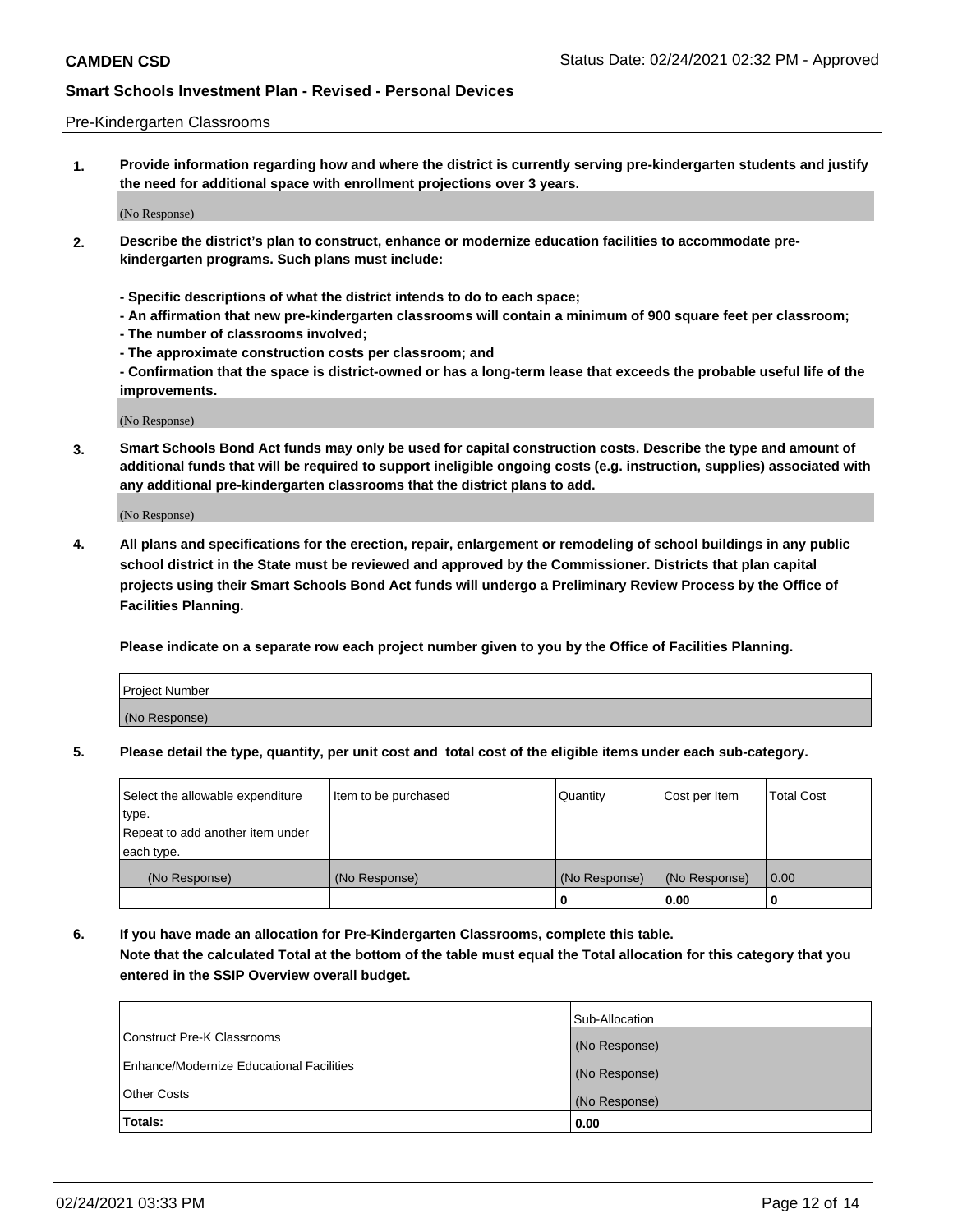Replace Transportable Classrooms

**1. Describe the district's plan to construct, enhance or modernize education facilities to provide high-quality instructional space by replacing transportable classrooms.**

(No Response)

**2. All plans and specifications for the erection, repair, enlargement or remodeling of school buildings in any public school district in the State must be reviewed and approved by the Commissioner. Districts that plan capital projects using their Smart Schools Bond Act funds will undergo a Preliminary Review Process by the Office of Facilities Planning.**

**Please indicate on a separate row each project number given to you by the Office of Facilities Planning.**

| Project Number |  |
|----------------|--|
|                |  |
|                |  |
|                |  |
|                |  |
| (No Response)  |  |
|                |  |
|                |  |
|                |  |

**3. For large projects that seek to blend Smart Schools Bond Act dollars with other funds, please note that Smart Schools Bond Act funds can be allocated on a pro rata basis depending on the number of new classrooms built that directly replace transportable classroom units.**

**If a district seeks to blend Smart Schools Bond Act dollars with other funds describe below what other funds are being used and what portion of the money will be Smart Schools Bond Act funds.**

(No Response)

**4. Please detail the type, quantity, per unit cost and total cost of the eligible items under each sub-category.**

| Select the allowable expenditure | Item to be purchased | Quantity      | Cost per Item | Total Cost |
|----------------------------------|----------------------|---------------|---------------|------------|
| ∣type.                           |                      |               |               |            |
| Repeat to add another item under |                      |               |               |            |
| each type.                       |                      |               |               |            |
| (No Response)                    | (No Response)        | (No Response) | (No Response) | 0.00       |
|                                  |                      | u             | 0.00          |            |

**5. If you have made an allocation for Replace Transportable Classrooms, complete this table. Note that the calculated Total at the bottom of the table must equal the Total allocation for this category that you entered in the SSIP Overview overall budget.**

|                                                | Sub-Allocation |
|------------------------------------------------|----------------|
| Construct New Instructional Space              | (No Response)  |
| Enhance/Modernize Existing Instructional Space | (No Response)  |
| Other Costs                                    | (No Response)  |
| Totals:                                        | 0.00           |